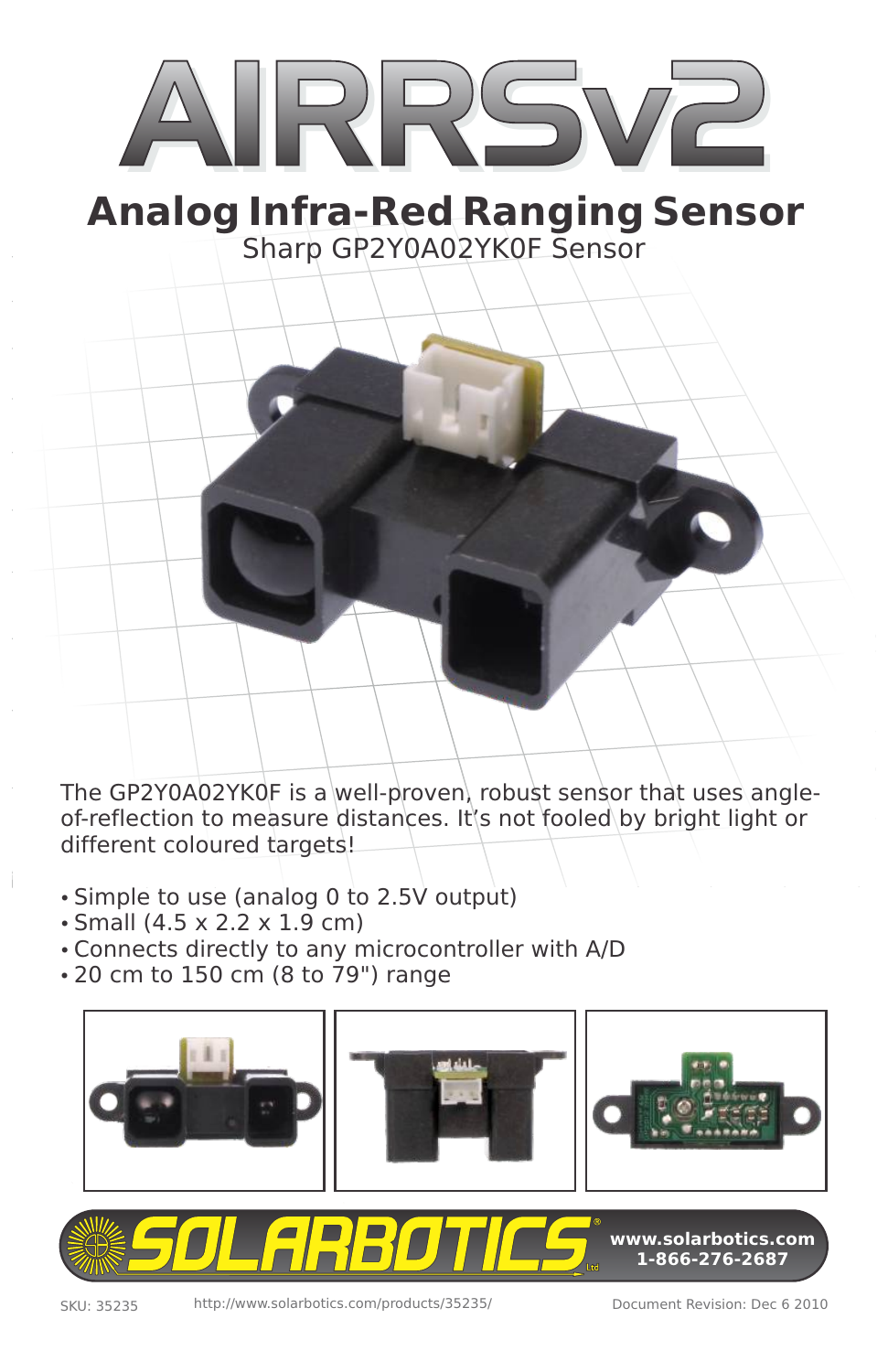AIRRS™ is a low-cost, short-range Infrared (IR) alternative to ultrasonic rangefinding systems. Usable detection range is 10 cm to 80 cm (approximately 4" to 31.5").

The Analog Infra-Red Ranging System consists of the Sharp GP2Y0A02YK0F Distance Measuring Sensor and a custom cable assembly. The GP2Y is a compact, self-contained IR ranging system incorporating an IR transmitter, receiver, optics, filter, detection, and amplification circuitry. The unit is highly resistant to ambient light and nearly impervious to variations in the surface reflectivity of the detected object.

Unlike many IR systems, AIRRS™ has a fairly narrow field of view; making it easier to get the range of a specific target. The field of view changes with the distance to an object (see the graph at the end of this document), but is no wider than 5 cm (2.5 cm either side of centre) when measuring at the maximum range.

#### **Connecting to the AIRRS**

A custom cable assembly is included with the AIRRS™ kit. The miniature connector is keyed so that it may only be inserted one way. The following table shows the necessary connections:

| Pin           | Symbol                      | <b>Wire Colour</b> | <b>Connect To</b>                   |
|---------------|-----------------------------|--------------------|-------------------------------------|
|               | Vcc                         | Red                | $+5$ V DC                           |
| $\mathcal{P}$ | <b>GND</b>                  | <b>Black</b>       | Ground                              |
| 3             | $\mathsf{V}_{\mathsf{out}}$ | Blue               | Input pin of microcontroller or A/D |

#### Table 1 - GP2Y0A02YK0F Pinout

#### **Operation**

Since the GP2Y makes continuous analog measurements. The module does not require a trigger to initiate a measurement. The distance to an object is returned as an analog voltage level. By reading the voltage level produced a threshold can be set or a distance calculated. By attaching the AIRRS™ cabling to a suitable Analog to Digital converter or microcontroller with onboard A/D, the AIRRS™ can be incorporated into many systems.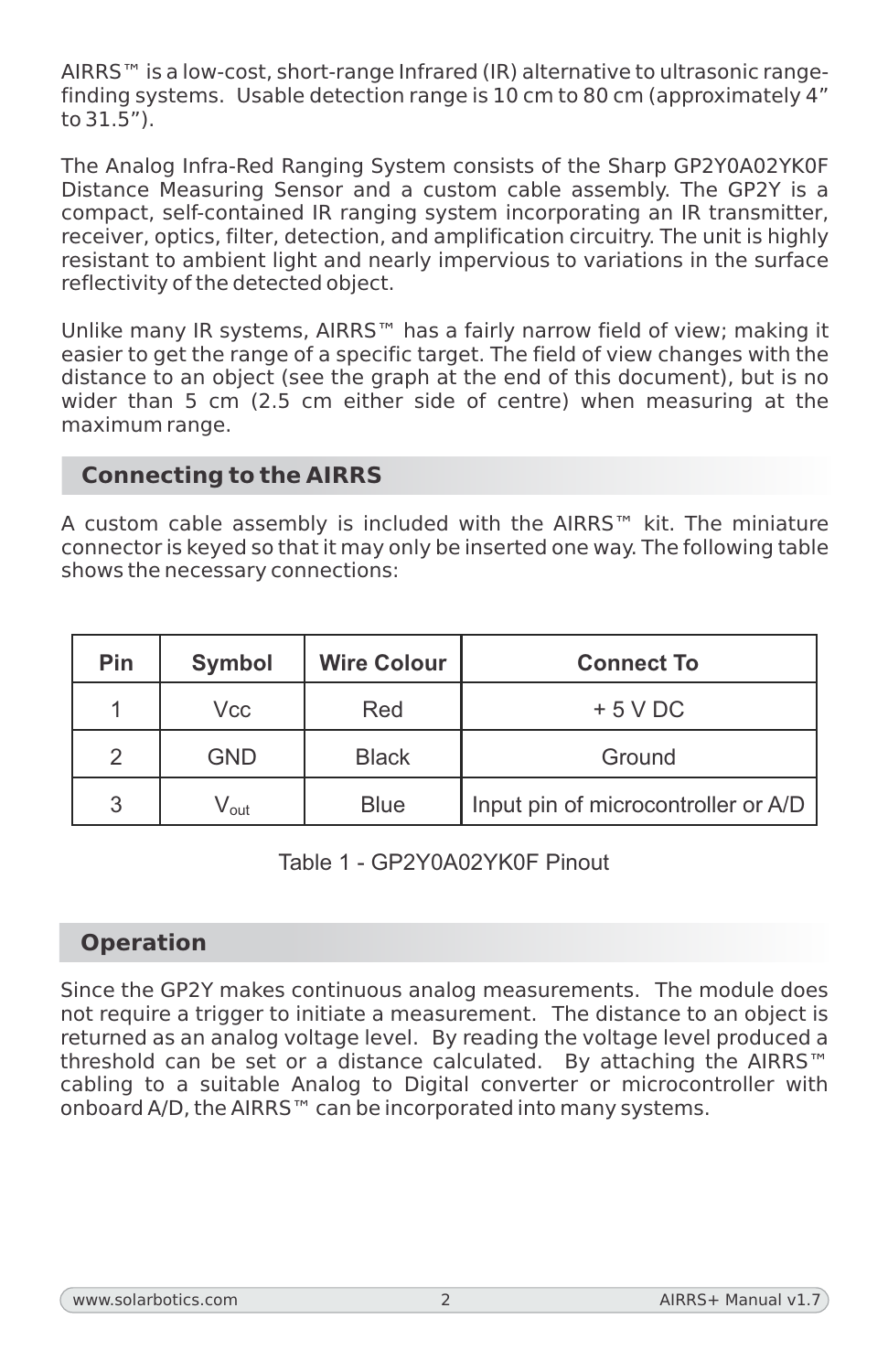#### **Calibration**

The calibration of the AIRRS<sup>™</sup> module is dependent on how the data is used in your code. For threshold type applications, calibration involves determining the distance required and measuring the voltage at that distance, allowing for some variations in measurement. In distance measuring applications the relation between voltage level and distance is non-linear, either a "look up" table or a suitable algorithm must be used. The voltage levels (representing distance) will vary slightly from unit to unit. A small survey of randomly selected devices was done and the following data was gathered. The columns 'Distance' and 'Average Voltage' in the sample data provided can be used as a look up table. This data is shown below (graph 1).

| Distance Sample |       | Sample | Sample | Average |
|-----------------|-------|--------|--------|---------|
| (cm)            | #1    | #2     | #3     | Voltage |
| 10              | 2.040 | 2.054  | 2.008  | 2.034   |
| 15              | 2.797 | 2.852  | 2.840  | 2.830   |
| 20              | 2.590 | 2.634  | 2.606  | 2.610   |
| 25              | 2.327 | 2.372  | 2.350  | 2.350   |
| 30              | 2.036 | 2.087  | 2.067  | 2.063   |
| 35              | 1.777 | 1.831  | 1.810  | 1.806   |
| 40              | 1.555 | 1.607  | 1.587  | 1.583   |
| 45              | 1.384 | 1.442  | 1.406  | 1.411   |
| 50              | 1.253 | 1.292  | 1.274  | 1.273   |
| 55              | 1.118 | 1.179  | 1.164  | 1.154   |
| 60              | 1.024 | 1.081  | 1.047  | 1.051   |
| 65              | 0.952 | 1.005  | 0.971  | 0.976   |
| 70              | 0.876 | 0.932  | 0.902  | 0.903   |
| 75              | 0.822 | 0.868  | 0.847  | 0.846   |
| 80              | 0.752 | 0.799  | 0.789  | 0.780   |
| 85              | 0.687 | 0.761  | 0.751  | 0.733   |
| 90              | 0.621 | 0.718  | 0.703  | 0.681   |
| 95              | 0.627 | 0.677  | 0.666  | 0.657   |
| 100             | 0.586 | 0.645  | 0.636  | 0.622   |
| 105             | 0.570 | 0.626  | 0.608  | 0.601   |
| 110             | 0.532 | 0.569  | 0.590  | 0.564   |
| 115             | 0.509 | 0.562  | 0.545  | 0.539   |
| 120             | 0.508 | 0.517  | 0.525  | 0.517   |
| 125             | 0.452 | 0.498  | 0.489  | 0.480   |
| 130             | 0.448 | 0.498  | 0.489  | 0.478   |
| 135             | 0.431 | 0.478  | 0.471  | 0.460   |
| 140             | 0.392 | 0.444  | 0.452  | 0.429   |
| 145             | 0.353 | 0.421  | 0.429  | 0.401   |
| 150             | 0.342 | 0.407  | 0.432  | 0.394   |
| 155             | 0.333 | 0.401  | 0.411  | 0.382   |
| 160             | 0.353 | 0.386  | 0.371  | 0.370   |
| 165             | 0.335 | 0.364  | 0.369  | 0.356   |
| 170             | 0.295 | 0.364  | 0.355  | 0.338   |
| 175             | 0.296 | 0.344  | 0.351  | 0.330   |
| 180             | 0.281 | 0.341  | 0.341  | 0.321   |
| 185             | 0.266 | 0.318  | 0.329  | 0.304   |
| 190             | 0.139 | 0.295  | 0.310  | 0.248   |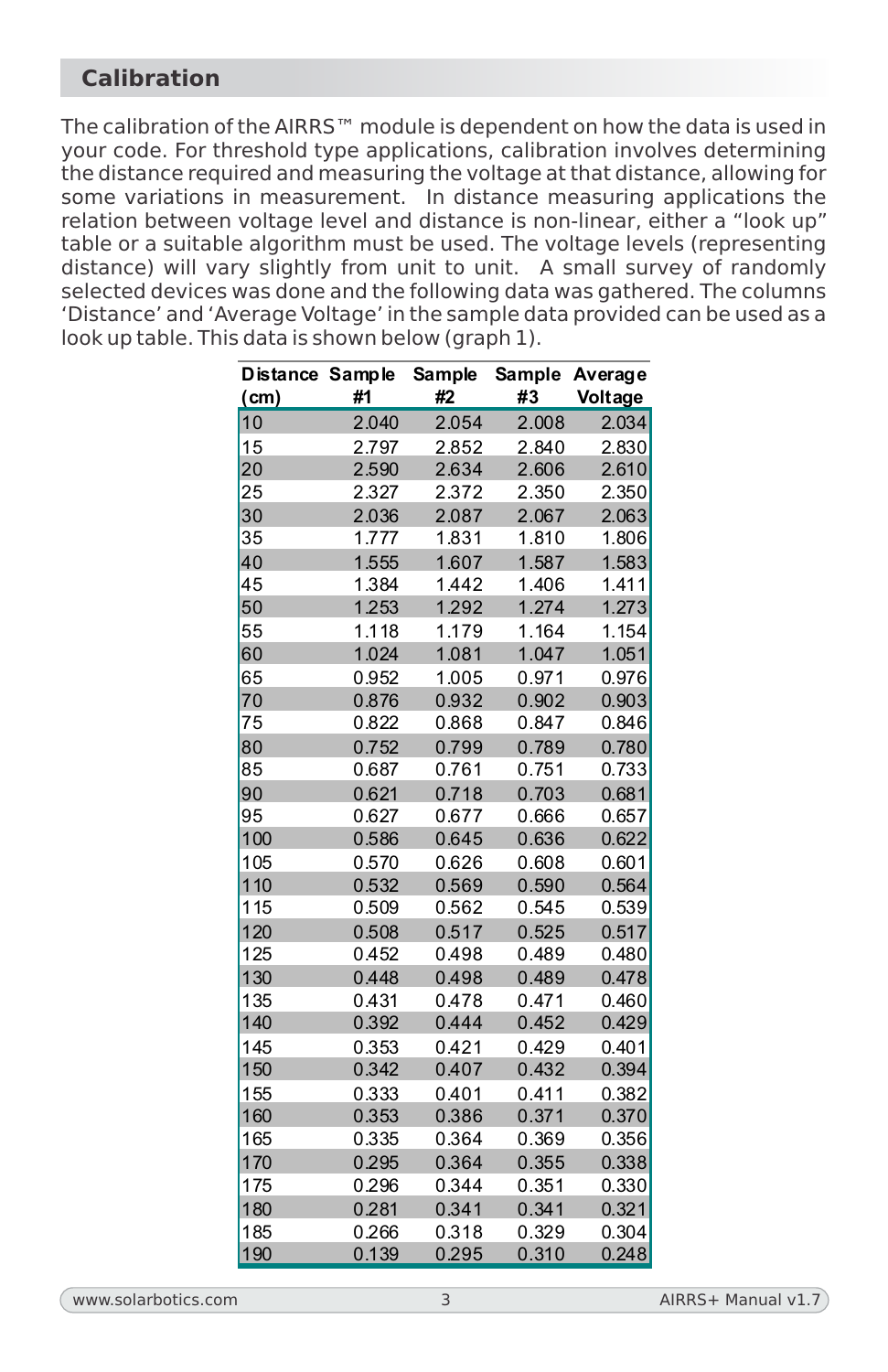

**Graph 1: AIRRS Calibration Sample Data**



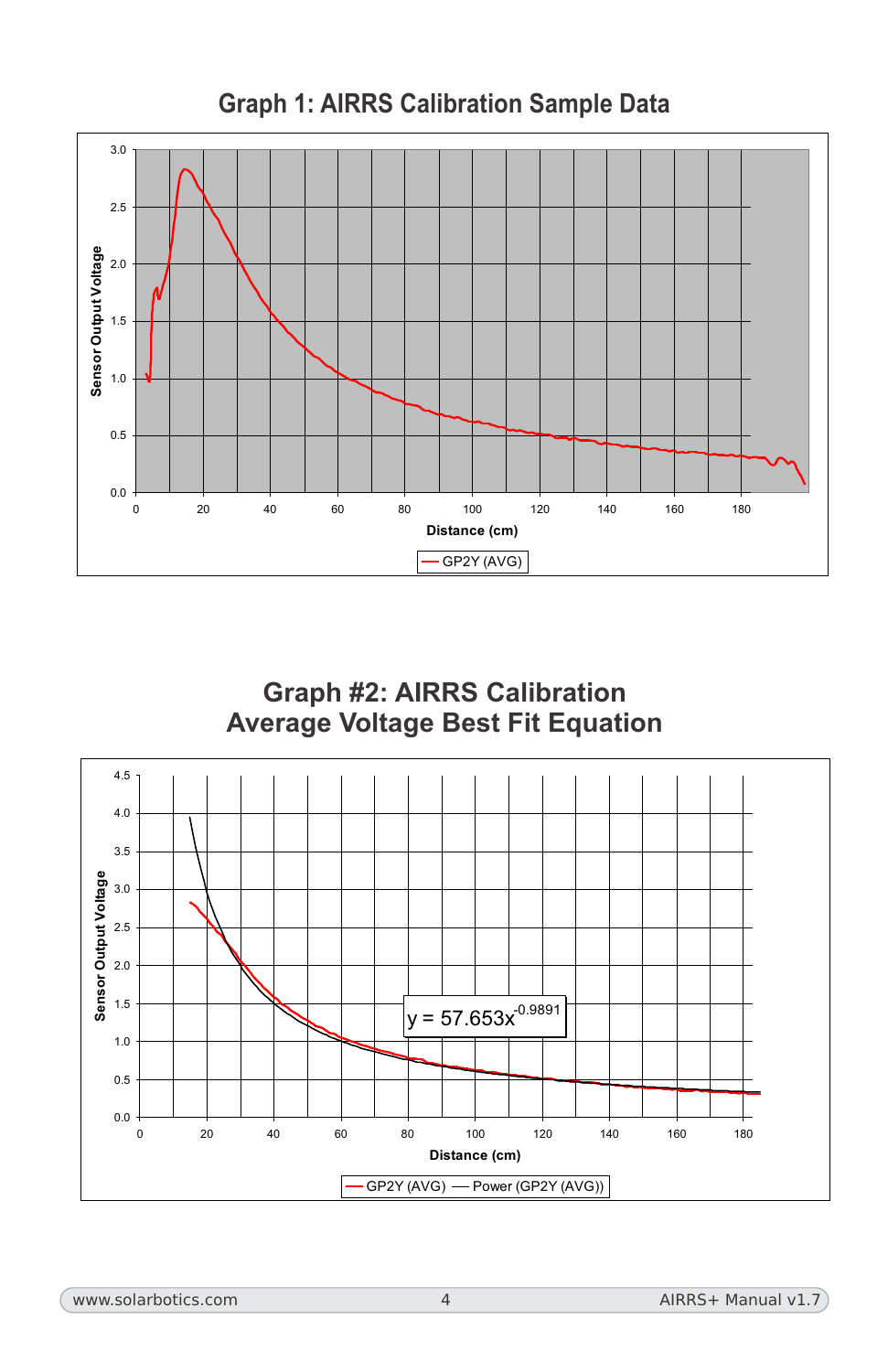#### **Some Observations on the Effect of Different Kinds of Light**

#### Ambient Light:

Tests have shown Sharp sensors to be highly immune to ambient light levels. Incandescent, fluorescent, and natural light don't appear to bother it. The only instance where we were able to get it to falsely measure was when a flashlight was pointed *directly* into the sensor's receiver; even a few degrees off-centre is enough for the sensor to ignore it.

#### IR Light:

The GP2Y uses a modulated IR beam to guard against false triggering from the IR component of incandescent, fluorescent, and natural light. Tests with several kinds of IR remote controls have shown that even with 2 or 3 remotes pointed at the GP2Y, the unit still functions normally.

#### Laser Light:

Tests with a laser pointer had results similar to the flashlight; only a beam aimed straight into the sensor's receiver would cause a false reading. If the beam comes from even a few degrees off-center, it has no effect.

#### **How Does it Work ?**

Figure 1 shows how the GP2Y uses an array of photodiodes (called a Position Sensitive Detector, or PSD) and some simple optics to detect distance. An infra-red diode emits a modulated beam; the beam hits an object and a portion of the light is reflected back through the receiver optics and strikes the PSD. Object A is closer and therefore the reflected light from it enters the receiver's lens at a greater angle than does light from object B.



Figure 1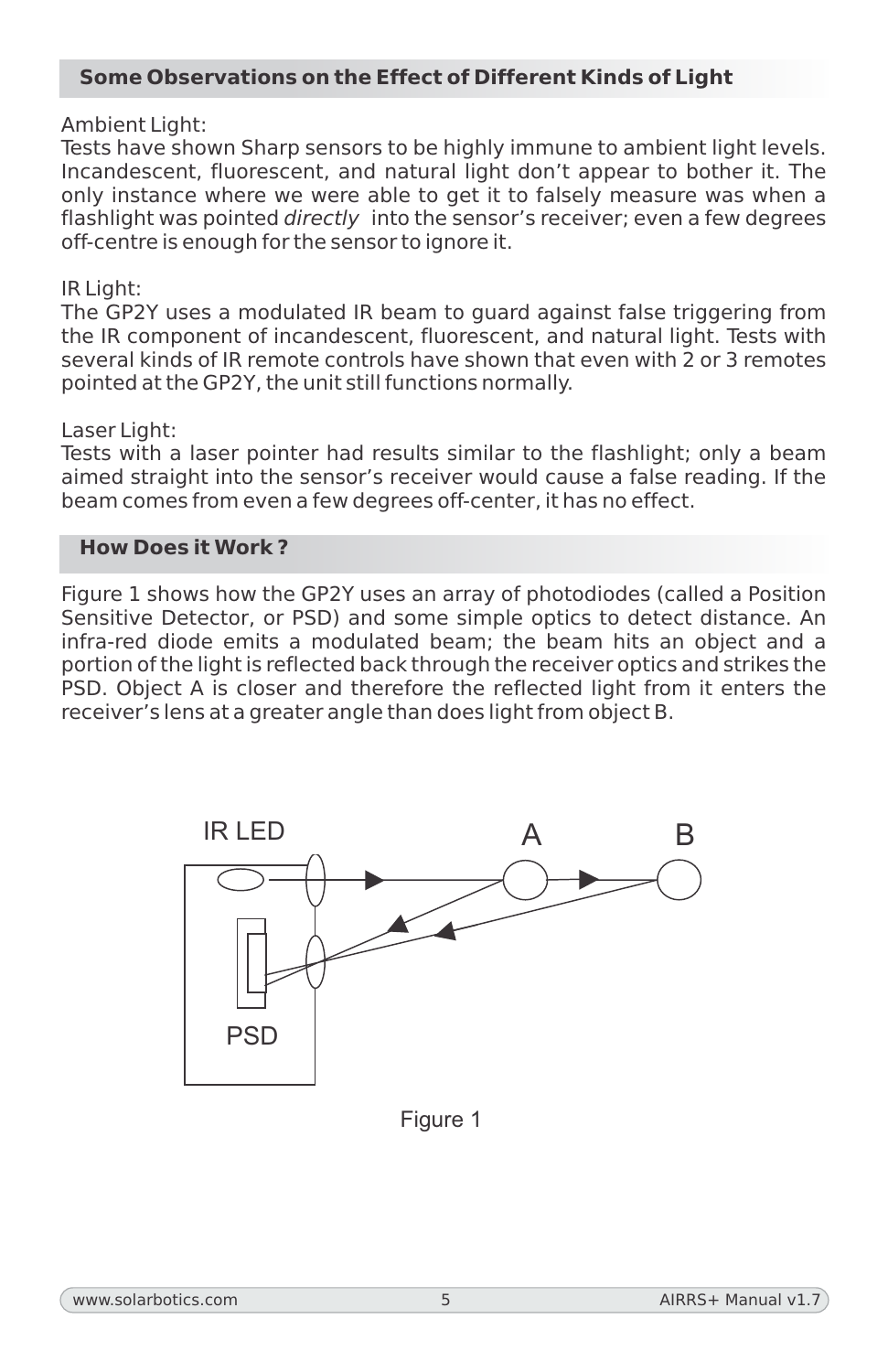Figure 1 shows object A located at the limit of the PSD's range (about 15 cm away). Notice how that if it were any closer, the light would not hit the PSD at all. Similarly, if B were moved farther away, its' light would eventually go past the 'top' of the PSD and would not be seen either (at about 180 cm). This explains the limits of the GP2Y.

Think of the PSD as a resistor with a large number of taps (wires coming out at various points along the resistor). When light hits the PSD, it hits one of the 'taps' and causes current to flow out each end of the resistor, forming a voltage divider. As an object moves closer or farther from the sensor, incoming light hits a different 'tap' causing the current coming out each end of the resistor to change. These currents are compared and a voltage proportional to the position of the 'tap' (and the distance of the object) is generated.



**CAUTION:** The sensor is a precision device.<br>**Do Not** attempt to open the unit. Doing so will ruin the delicate alignment of the optics

#### **Technical Specifications**

Operating Voltage  $|4.5 \sim 5.5$ V Operating Current 33mA Output Signal | 0.3-2.8 VDC Dimension 4.5x2.2x1.91mm Detection Angle | 10° Detection **Distance** 20-150 cm



GND  $V_{CC}$ 5V ₩. PSD Signal Voltage ₹ processing regulator circuit Oscillation  $V_{\rm O}$ circuit **LED** drive Output ₹ ⊅ circuit circuit LED Distance measuring IC



Block Diagram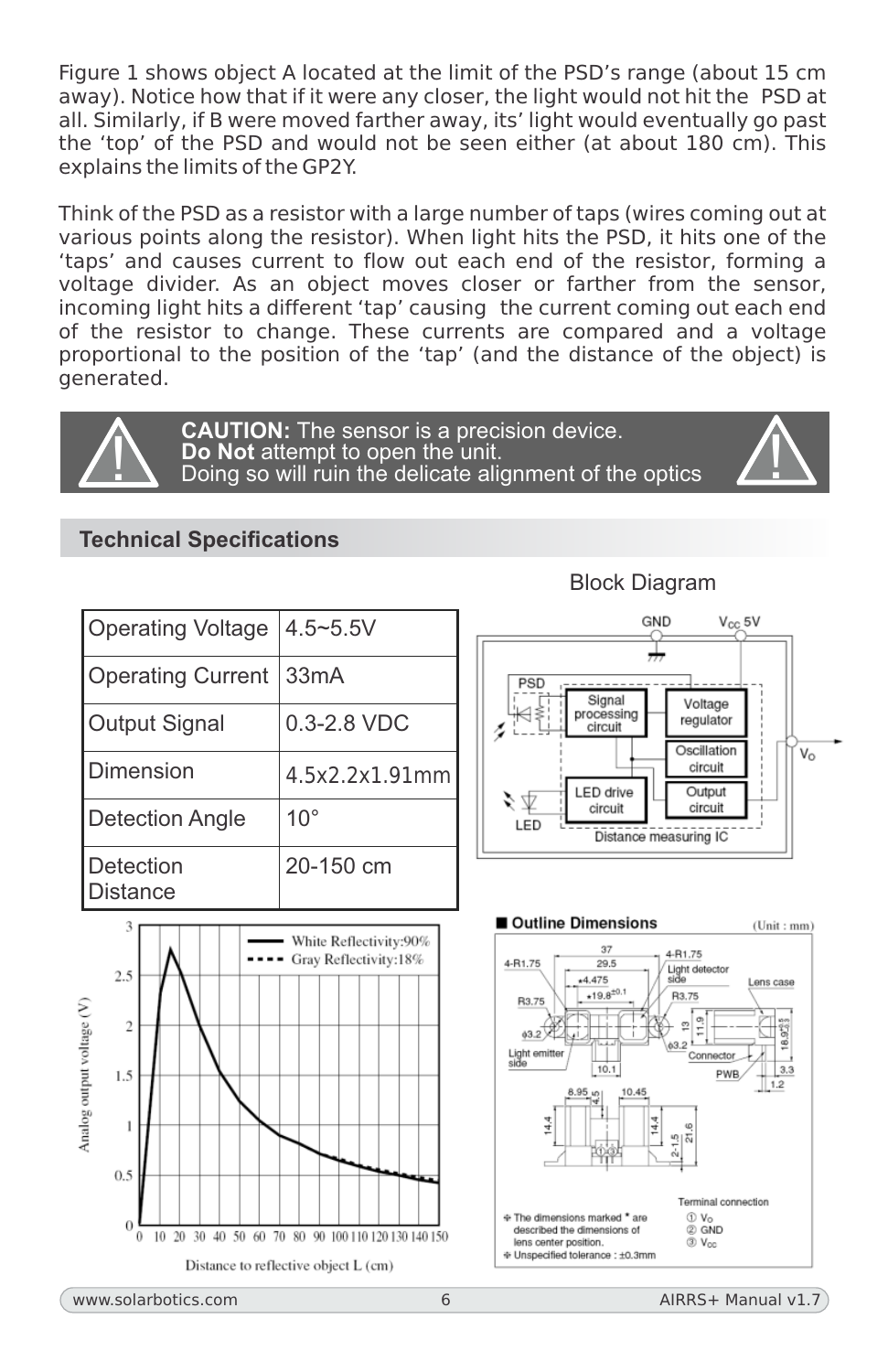#### **Example Code**

#### Coded for the CCS PCM C-Compiler and used in the PIC16F877

| ////                           |                                                         | 1111                                               |                                                     |  |
|--------------------------------|---------------------------------------------------------|----------------------------------------------------|-----------------------------------------------------|--|
| 1111                           | AIRSDEM.C for the PIC16F877                             | III                                                |                                                     |  |
| 1111                           |                                                         | III                                                |                                                     |  |
| III                            | Analog Infra-Red Range-finding System (AIRRS)           | 1111                                               |                                                     |  |
| 1111                           | Demo Program                                            | ////                                               |                                                     |  |
| 1111                           |                                                         |                                                    | III                                                 |  |
| 1111                           | HVW Technologies, March 2000                            | III                                                |                                                     |  |
| $^{\prime\prime\prime}$        | http://www.HVWTech.com                                  | III                                                |                                                     |  |
| 1111                           |                                                         |                                                    | 1111                                                |  |
| 1111                           | Program uses A/D Channel 1 (pin 3) to read the AIRRS    | 1111                                               |                                                     |  |
| III                            | module output(blue wire). Sends analog value to Matrix  | 1111                                               |                                                     |  |
| 1111                           | Orbital LCD module on port b5 (pin 38) at 19200 baud.   | 1111                                               |                                                     |  |
| 1111                           |                                                         |                                                    | III                                                 |  |
| 1111                           | Coded for the CCS PCM C-Compiler                        |                                                    | 1111                                                |  |
| 1111                           |                                                         |                                                    | 1111                                                |  |
|                                |                                                         |                                                    |                                                     |  |
|                                | #include $<$ 1 6 F877.h>                                | //Include Standard CCS header file                 |                                                     |  |
|                                | #fuses xt, nowdt, no protect                            | //Configuration bits specific to demo board used   |                                                     |  |
| #use delay(clock=4000000)      |                                                         | //Oscillator = $4 \text{ MHz}$                     |                                                     |  |
|                                | #use rs232(baud=19200, xmit=pin_b5, rcv=pin_b4, invert) |                                                    |                                                     |  |
|                                |                                                         |                                                    | //Remove 'invert' option if using MAX232 or similar |  |
|                                |                                                         |                                                    | //When communicating to the Matrix Orbital LCD      |  |
| long value;                    |                                                         | //Define variable Long integer                     |                                                     |  |
| Main()                         |                                                         |                                                    |                                                     |  |
| ₹                              |                                                         |                                                    |                                                     |  |
|                                | setup_ADC_ports(ALL_Analog);                            | //Setup all analog pins as only analog             |                                                     |  |
| setup_ADC(ADC_CLOCK_INTERNAL); |                                                         | //Configure D converter to use internal oscillator |                                                     |  |
| set_ADC_CHANNEL(1);            |                                                         | //Set pin_A1 to measure analog voltage             |                                                     |  |
| While(TRUE)                    |                                                         |                                                    |                                                     |  |
|                                |                                                         |                                                    |                                                     |  |
|                                | $delay_{ms}(500);$                                      |                                                    | //Pause for 0.5 seconds for LCD to update           |  |
|                                | value=READ_ADC();                                       | //Take analog and wait for conversion              |                                                     |  |
|                                | putc(0xfe);                                             | //Command Prefix                                   |                                                     |  |
|                                | putc('X');                                              | //Clear Screen Command                             |                                                     |  |
|                                | printf("Analog= %Lu", value);                           | //Formatted printing of Analog result              |                                                     |  |
|                                |                                                         |                                                    |                                                     |  |
| ι                              |                                                         |                                                    |                                                     |  |

}

#### **Technical Support**

Technical support is available if you are having problems. If you need help, please provide as much detailed information as possible.

E-mail: support@HVWTech.com Phone: (403) 730-8603 (Monday - Friday 9am – 5pm Mountain time)